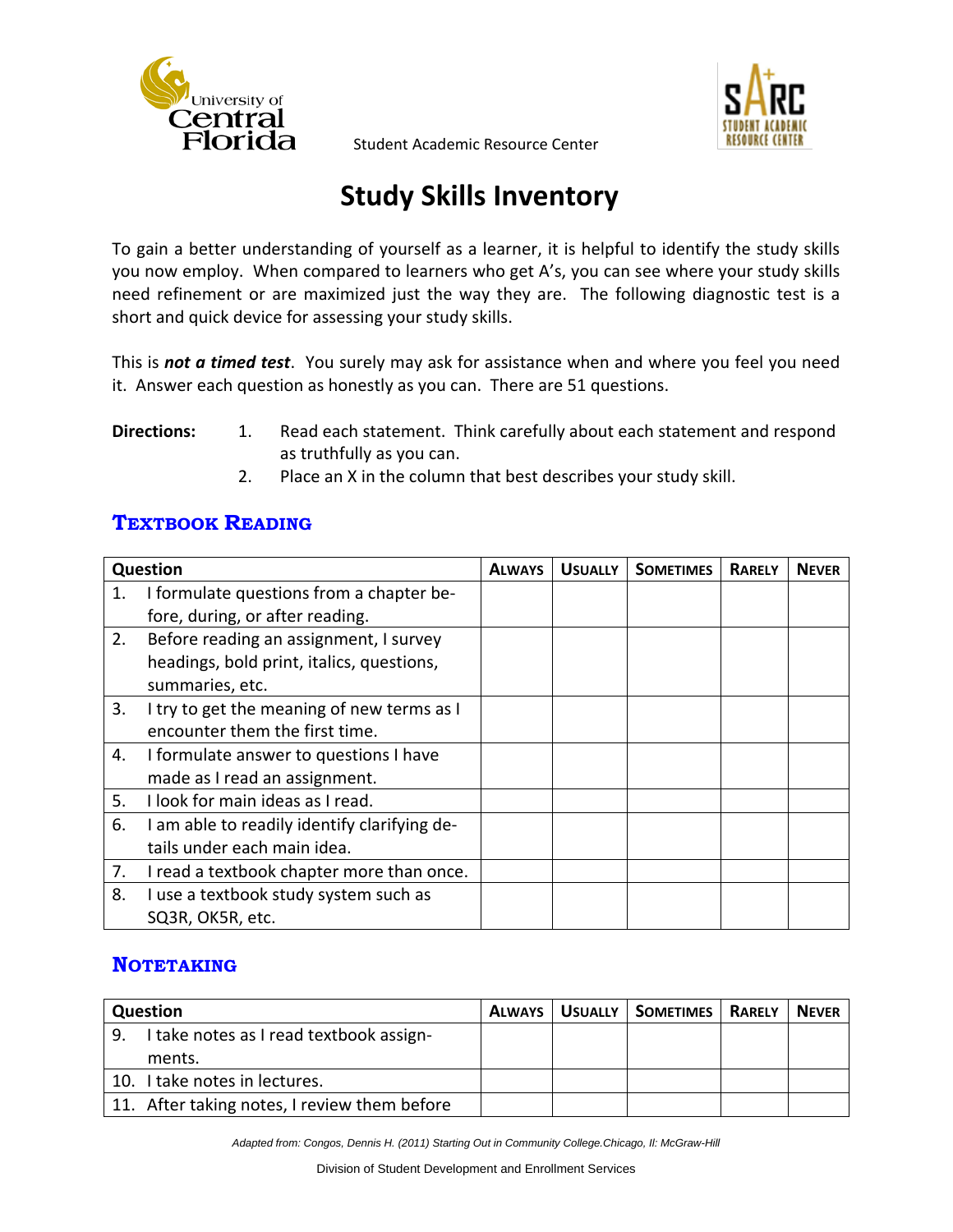



| <b>Question</b>                            | <b>ALWAYS</b> | <b>USUALLY</b> | <b>SOMETIMES</b> | <b>RARELY</b> | <b>NEVER</b> |
|--------------------------------------------|---------------|----------------|------------------|---------------|--------------|
| going on to something else.                |               |                |                  |               |              |
| 12. I rewrite lecture notes.               |               |                |                  |               |              |
| 13. I compare notes with one or more other |               |                |                  |               |              |
| students to check completeness and accu-   |               |                |                  |               |              |
| racy.                                      |               |                |                  |               |              |

### **MEMORY**

|     | <b>Question</b>                                 | <b>ALWAYS</b> | <b>USUALLY</b> | <b>SOMETIMES</b> | <b>RARELY</b> | <b>NEVER</b> |
|-----|-------------------------------------------------|---------------|----------------|------------------|---------------|--------------|
|     | 14. I review notes more than once or twice for  |               |                |                  |               |              |
|     | exams and quizzes.                              |               |                |                  |               |              |
|     | 15. I use mnemonics.                            |               |                |                  |               |              |
|     | 16. I use visuals in my notes such as sketches, |               |                |                  |               |              |
|     | mind maps, diagrams, charts, etc.               |               |                |                  |               |              |
|     | 17. I quiz myself over material that could ap-  |               |                |                  |               |              |
|     | pear on future exams and quizzes.               |               |                |                  |               |              |
| 18. | I organize details to main ideas into num-      |               |                |                  |               |              |
|     | bered or lettered lists.                        |               |                |                  |               |              |
|     | 19. I convert text and lecture material into my |               |                |                  |               |              |
|     | own words.                                      |               |                |                  |               |              |
|     | 20. I think about material that could be on ex- |               |                |                  |               |              |
|     | ams and quizzes when I am not studying.         |               |                |                  |               |              |
| 21. | I try to understand material in my notes as     |               |                |                  |               |              |
|     | opposed to memorizing.                          |               |                |                  |               |              |
|     | 22. I try to organize main ideas and details    |               |                |                  |               |              |
|     | into some logical or meaningful order.          |               |                |                  |               |              |

## **TEST PREPARATION**

| <b>Question</b>                               | <b>ALWAYS</b> | <b>USUALLY</b> | <b>SOMETIMES</b> | <b>RARELY</b> | <b>NEVER</b> |
|-----------------------------------------------|---------------|----------------|------------------|---------------|--------------|
| 23. I study with a classmate or group.        |               |                |                  |               |              |
| 24. When I don't understand something, I get  |               |                |                  |               |              |
| help from classmates, tutors, instructors,    |               |                |                  |               |              |
| SI Leaders, etc.                              |               |                |                  |               |              |
| 25. I do all homework assignments.            |               |                |                  |               |              |
| 26. I turn in homework assignments on time.   |               |                |                  |               |              |
| 27. I can easily identify what I have learned |               |                |                  |               |              |
| and what I have not yet learned before I      |               |                |                  |               |              |
| take a test.                                  |               |                |                  |               |              |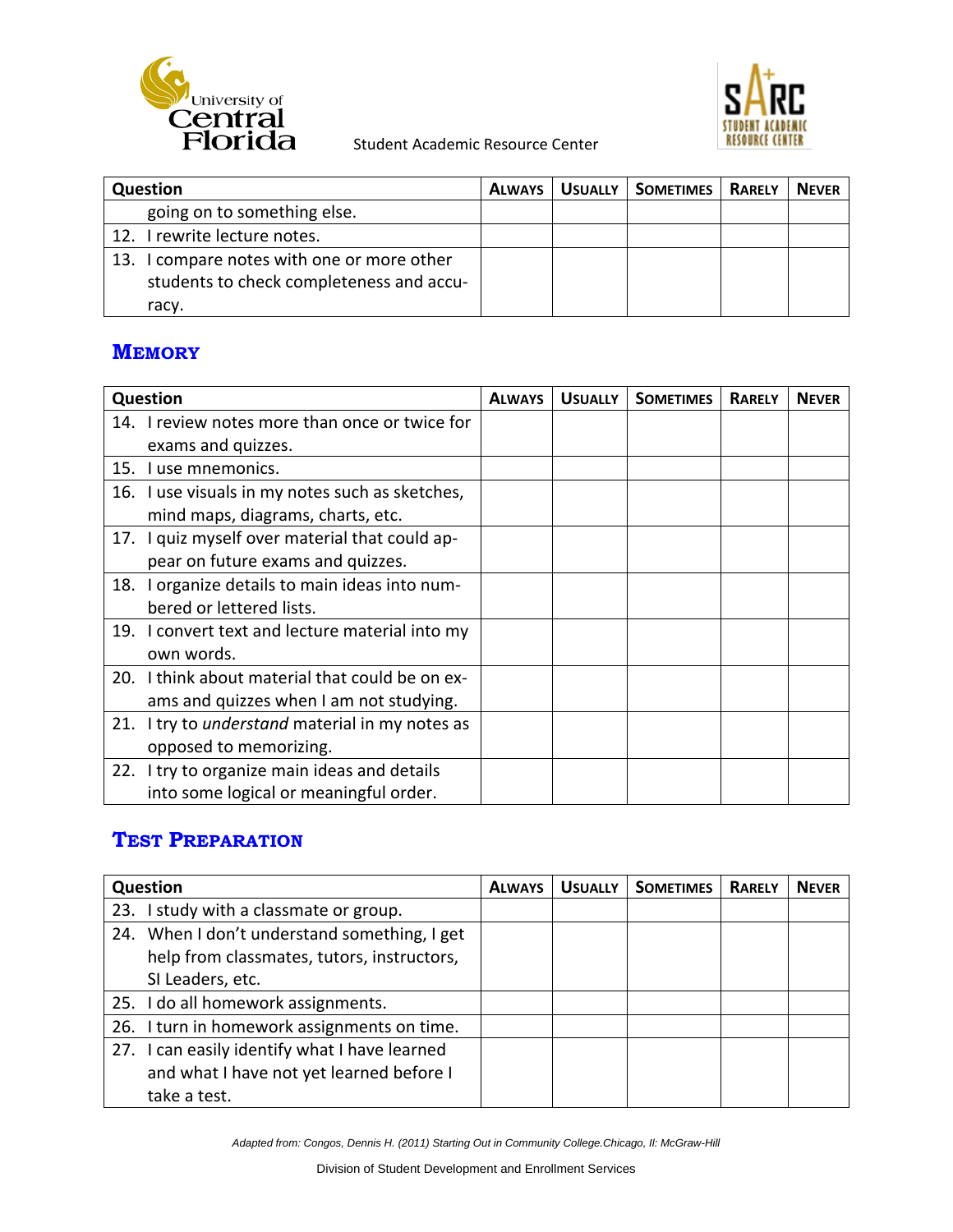



| Question             |                                                 | <b>ALWAYS</b> | <b>USUALLY</b> | <b>SOMETIMES</b> | <b>RARELY</b> | <b>NEVER</b> |
|----------------------|-------------------------------------------------|---------------|----------------|------------------|---------------|--------------|
|                      | 28. I review notes for a class before I go to   |               |                |                  |               |              |
| that class.          |                                                 |               |                |                  |               |              |
|                      | 29. I read assigned material before I go to     |               |                |                  |               |              |
| class.               |                                                 |               |                |                  |               |              |
|                      | 30. I begin studying for an exam from the first |               |                |                  |               |              |
|                      | week material is assigned or covered in         |               |                |                  |               |              |
| lecture.             |                                                 |               |                |                  |               |              |
| 31.                  | I review lecture notes soon after class.        |               |                |                  |               |              |
|                      | 32. I keep up to date on assignments and        |               |                |                  |               |              |
| homework.            |                                                 |               |                |                  |               |              |
|                      | 33. I eat well-balanced meals daily.            |               |                |                  |               |              |
| 34. Lexercise daily. |                                                 |               |                |                  |               |              |
|                      | 35. I have taken a learning skills class or at- |               |                |                  |               |              |
|                      | tended learning skills workshops.               |               |                |                  |               |              |

#### **CONCENTRATION**

|     | <b>Question</b>                                  | <b>ALWAYS</b> | <b>USUALLY</b> | <b>SOMETIMES</b> | <b>RARELY</b> | <b>NEVER</b> |
|-----|--------------------------------------------------|---------------|----------------|------------------|---------------|--------------|
|     | 36. I study where it is quiet when trying to     |               |                |                  |               |              |
|     | learn and remember something.                    |               |                |                  |               |              |
|     | 37. I study for a length of time then take a     |               |                |                  |               |              |
|     | short break before returning to studying.        |               |                |                  |               |              |
| 38. | I study in the same place.                       |               |                |                  |               |              |
| 39. | I avoid cramming.                                |               |                |                  |               |              |
|     | 40. I have all my study equipment handy to       |               |                |                  |               |              |
|     | my study place (pens, paper, calculator,         |               |                |                  |               |              |
|     | etc.)                                            |               |                |                  |               |              |
|     | 41. When I sit down to study, I tell myself that |               |                |                  |               |              |
|     | I intend to study.                               |               |                |                  |               |              |
|     | 42. I break larger tasks into smaller segments   |               |                |                  |               |              |
|     | in order to complete a large assignment.         |               |                |                  |               |              |
|     | 43. When the subject matter in not naturally     |               |                |                  |               |              |
|     | interesting, I find ways to learn it anyway.     |               |                |                  |               |              |
| 44. | It is not difficult to pay attention in class.   |               |                |                  |               |              |
|     | 45. I avoid studying in the evenings.            |               |                |                  |               |              |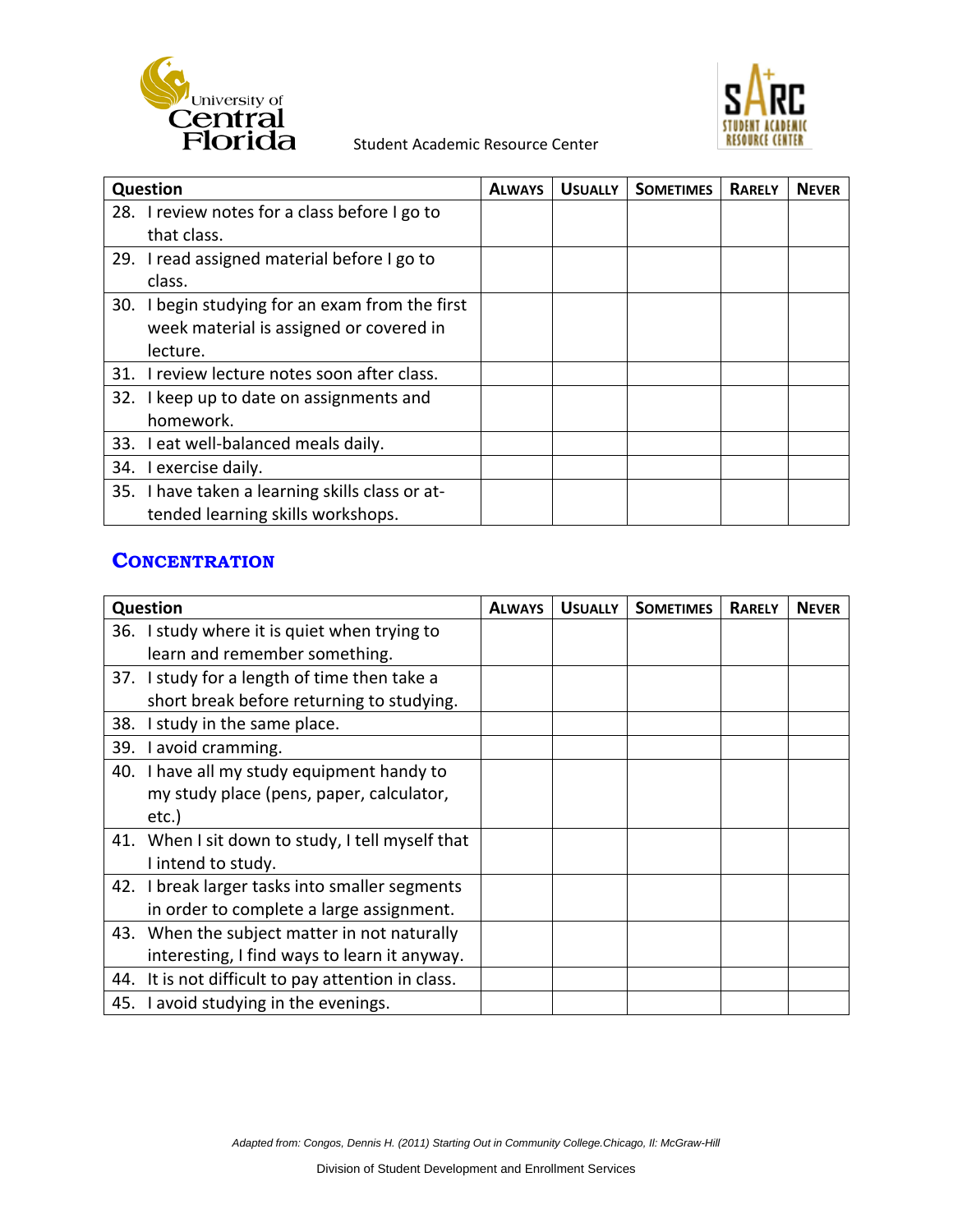



## **TIME MANAGEMENT**

| Question                                         | <b>ALWAYS</b> | <b>USUALLY</b> | <b>SOMETIMES</b> | <b>RARELY</b> | <b>NEVER</b> |
|--------------------------------------------------|---------------|----------------|------------------|---------------|--------------|
| 46. I use a calendar book for recording daily    |               |                |                  |               |              |
| and weekly upcoming academic and per-            |               |                |                  |               |              |
| sonal activities.                                |               |                |                  |               |              |
| 47. I use lists such as daily "to do" lists, as- |               |                |                  |               |              |
| signment lists, etc. to organize academic        |               |                |                  |               |              |
| and personal activities.                         |               |                |                  |               |              |
| 48. I set up a master schedule of fixed month-   |               |                |                  |               |              |
| ly activities such as work, club meetings,       |               |                |                  |               |              |
| etc.                                             |               |                |                  |               |              |
| 49. I write out short-term and long-term aca-    |               |                |                  |               |              |
| demic goals.                                     |               |                |                  |               |              |
| 50. I start papers and projects way before       |               |                |                  |               |              |
| they are due.                                    |               |                |                  |               |              |
| 51. I study at least 2 hours for every hour I am |               |                |                  |               |              |
| in class.                                        |               |                |                  |               |              |

Go to the next page to add up your scores.